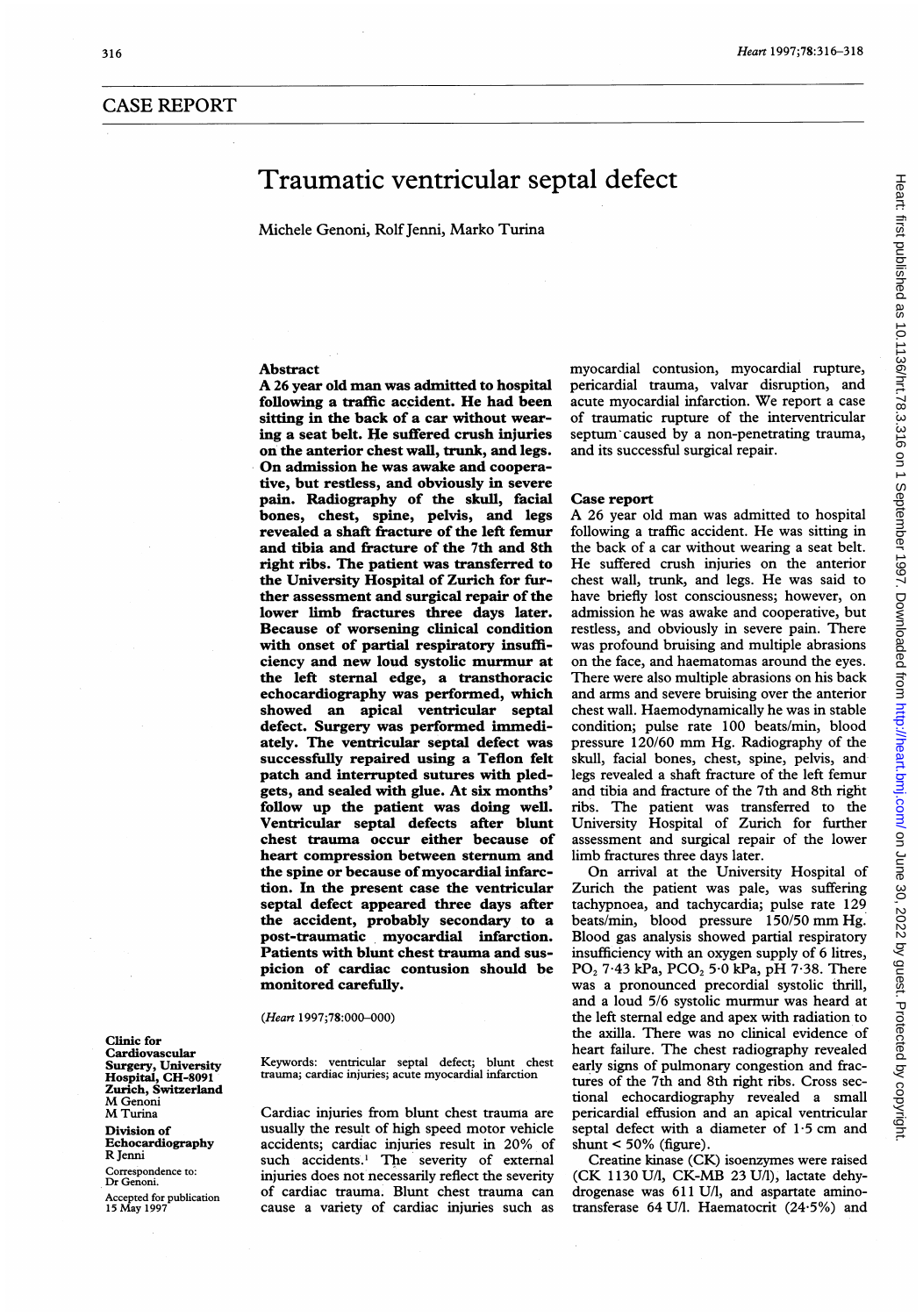

(A) Apical four chamber view; arrow, traumatic septal defect. (B) Subcostal view (colour Doppler); arrow, left to right<br>shunt. RV, right ventricle; LV, left ventricle; S, septum.

white cell count (16.54  $\times$  10<sup>9</sup>/l) were the only pathological values of the blood samples.

In view of the clinical deterioration and echocardiographic findings (significant left to right shunt), the patient was immediately prepared for open heart surgery. At operation pericardial effusion was small. The apical portion of the heart had been severely traumatised. After ventriculotomy was performed a defect  $(1.5-2$  cm) was found in the apical portion of the interventricular septum. There was excellent inflow from the left anterior descending coronary artery (LAD). The ventricular septal defect was repaired using a Teflon felt patch and interrupted sutures with pledgets, and sealed with glue. Postoperative recovery was uneventful. The patient had internal fixation of his leg fracture four days after cardiac surgery.

Postoperative echocardiography has shown no residual ventricular septal defect. Left ventricular function was normal with the septum at the position of the Teflon patch repair, apicoseptal being akinetic. At review six months later, the patient was asymptomatic with no abnormal clinical signs.

# Discussion

Cardiac injuries from blunt chest trauma usually result from high speed motor vehicle accidents. Blunt chest trauma can cause a variety of cardiac injuries such as myocardial contusion, myocardial rupture, pericardial trauma, valve rupture, and myocardial infarction. Myocardial contusion is the most frequent cardiac injury following blunt chest trauma

and occurs in 16-76% of patients involved in motor vehicle accidents.<sup>2</sup> Ventricular septal defects following chest trauma are extremely rare. In 1958, Parmley et  $al$ ,<sup>3</sup> reviewing 5467 cases of blunt chest trauma, reported five cases of isolated ventricular septal defect. Hewett, in 1847, reported the first case, and the first surgical correction was carried out by Lillehei in 1958.45 Rupture of the interventricular septum may occur almost immediately after injury or many days later.

The lesion is believed to occur because the heart is compressed between the sternum and the spine, or as result of extreme intrathoracic pressure during sudden deceleration. It is more likely to occur in late diastole and early systole, the septum near the apex being the most common site of rupture.4 In such <sup>a</sup> case the rupture of the interventricular septum may occur immediately after injury and appears with symptoms that resemble those seen in postinfarction ventricular septal defectdyspnoea, anxiety, chest pain, and cyanosis.4 In the present case, the clinical deterioration occurred three days after the accident. The cause of the ventricular septal defect was probably post-traumatic myocardial infarction with the well known complication of postinfarction ventricular septal defect, which usually appears two to three after days after infarction.6 The mechanism of acute myocardial infarction following blunt chest trauma may be related to an intimal tear of the coronary artery with thrombosis, coronary spasm, coronary embolism, myocardial contusion or aortic dissection involving the coronary artery. Coronary artery dissection usually occurs a few centimetres beyond the origin of the LAD